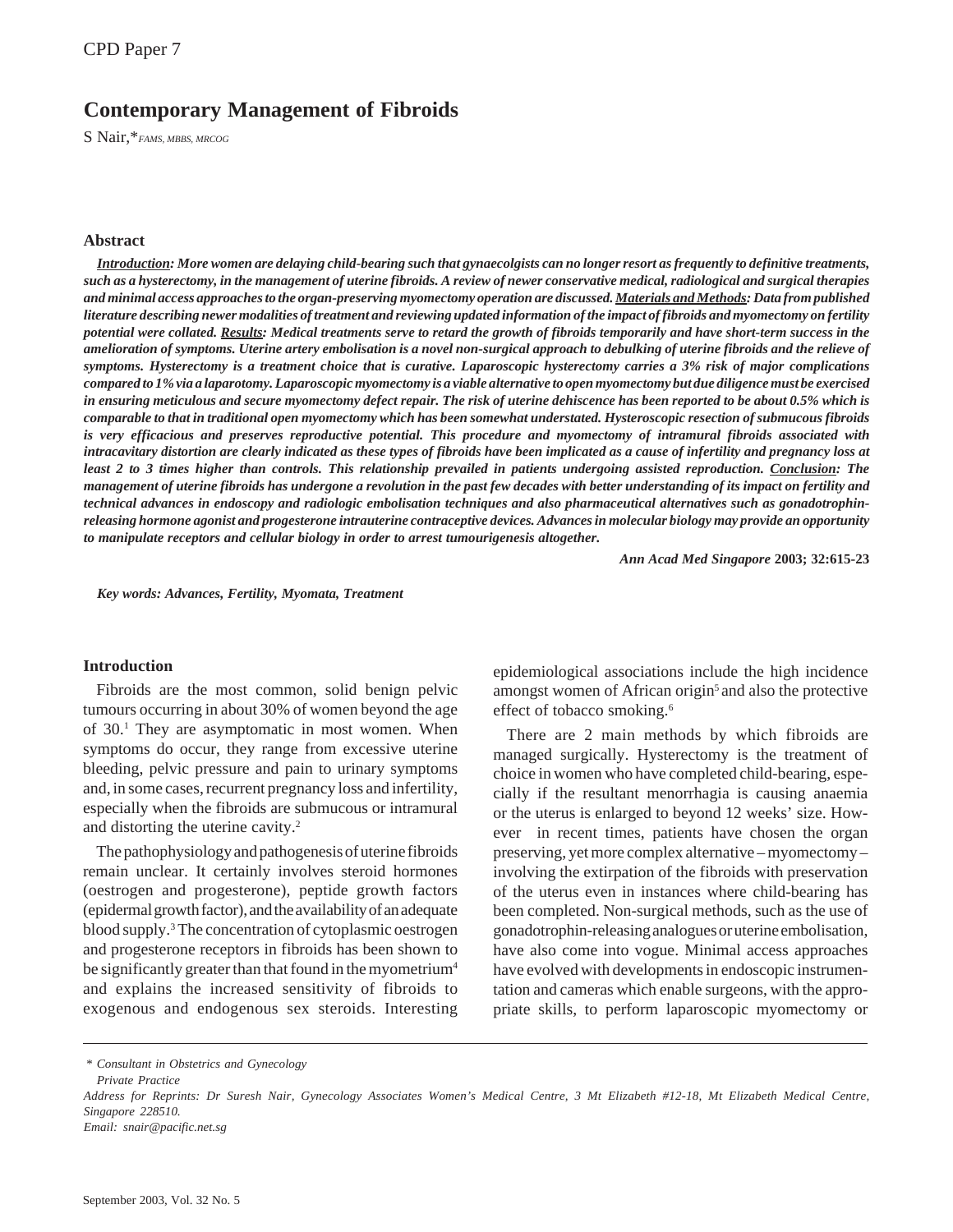myolysis and hysteroscopic fibroid resection.3

## **Medical Treatment of Fibroids**

In the 1980s, with the introduction of newer pharmaceutical agents that can induce a hypoestrogenic state, such as gonadotrophin-releasing hormone agonists, medical management of uterine fibroids,either as primary treatment or preoperative adjunct, has evolved based on the fact that fibroid growth is oestrogen dependent.<sup>4</sup>

Prolonged administration of gonadotrophin-releasing hormone agonists inhibits the secretion of gonadotrophins and sex steroids by a process of pituitary desensitisation and down-regulation. This brings about a reversible suppression of gonadal activity<sup>4</sup> and decrease in the size of fibroids.

Use of these agents as a primary medical therapy for fibroids have yet not been shown to be successful in the long-term, especially in view of the potential for irreversible bone loss from demineralisation caused by the hypoestrogenic state induced by the gonadotrophinreleasing hormone agonist. In addition, cessation of therapy is often associated with prompt regrowth of both the fibroid and uterus to near its pretreatment size, with the majority of patients experiencing recurrence of symptoms.<sup>7</sup>

Palomba et al<sup>8</sup> showed that long-term  $(2 \text{ years})$ administration of an agonist (leuprolide acetate) with an "add-back" hormone replacement (tibolone) reduced hot flushes and prevented significant bone loss without changing the lipid profile. Statistically significant symptom relief and myoma size reduction occurred within 6 months and persisted through the therapy period without impact on the efficacy of agonist treatment from the "add-back" tibolone therapy. "Add-back" hormone replacement therapy helps to alleviate hypoestrogenic symptoms, minimises bone loss and enables longer-term use of the agonist.

Gonadotrophin-releasing hormone agonists can produce a shrinkage in volume of the fibroids by an average of 12.5 mL and the uterus by about 159 mL (greater in women with larger uteri) and reduction of uterine blood flow. These findings have led to the investigation of their role as a preoperative adjunct to surgery.9

Lethaby et al<sup>9</sup> carried out a systematic review of 21 studies using preoperative gonadotrophin-releasing hormone agonists and found convincing evidence of an increase in preoperative haemoglobin and haemotocrit of 1.3 g/dL and 3.1%, respectively. Although this might make it possible to carry out autologous blood transfusion in some cases, overall these increases, whilst positive, may not be of major clinical importance.

The review also showed the value of these agents in reducing intraoperative blood loss for both myomectomy

and hysterectomy as evidenced by the marginal improvements in postoperative haematologic indices. However, the studies reviewed were of a small number of patients and no benefit in terms of reduced transfusion requirement had been demonstrated. A reduction of only about 5 minutes or <10% of the total operating time has been demonstrated in women undergoing hysterectomy. As for myomectomy in pretreated women, the common difficulty encountered by gynaecologists is that the fibroid capsule becomes less evident making it difficult to "shell out" the fibroid, resulting in a more difficult and less complete extirpation of the fibroids.<sup>10</sup> In addition, there is a higher recurrence rate post-myomectomy in treated (65%) compared to untreated (28%) women, presumably because the shrunken, smaller fibroids are not detected at the time of surgery.<sup>11</sup>

Whilst there is insufficient evidence to recommend the use of gonadotrophin-releasing hormone agonists in all women with uterine fibroids undergoing hysterectomy or myomectomy, they can be proposed for reversal of preoperative anaemia or where a transverse (Pfannenstieltype) rather than a midline incision would be feasible because of the overall reduction in the size of the uterus. By the same token, some women would benefit from a less invasive vaginal rather than abdominal approach when undergoing a hysterectomy.<sup>9</sup> The same argument has been used to promote the minimal access approach, i.e., laparoscopic and laparoscopically-assisted mini-laparotomy or transvaginal methods in other studies.<sup>11</sup>

Is the use of gonadotrophin-releasing hormone agonist a cost-effective treatment? The answer to this question was addressed by Farquhar et al<sup>11</sup> in a complex analysis looking at the cost and inconvenience of 3 months of agonist treatment and the putative benefits in surgical outcome, symptom relief and side effects of agonist treatment. The paper concluded that the benefits from pre-surgical treatment (i.e., avoiding vertical incisions or abdominal approach) do not justify the cost. The reduction in surgical time (6 minutes) for a hysterectomy resulted only in marginal savings compared to the use of pretreatment with the agonist for 3 months. For a myomectomy, agonist pretreatment results in an increased risk of having a recurrence associated with an additional cost for subsequent treatment. Fibroid recurrence rates were less than a third in those without pretreatment compared to a recurrence rate of two-thirds in those who received treatment.

In this study, the net cost effectiveness of agonist treatment and benefits, such as reduction in pain scores after surgery and reduced hospital stay compared against the side effects of agonist treatment and additional visits the patient needs to undertake for the treatment, was evaluated to be unfavourable, i.e., the putative benefits of treatment did not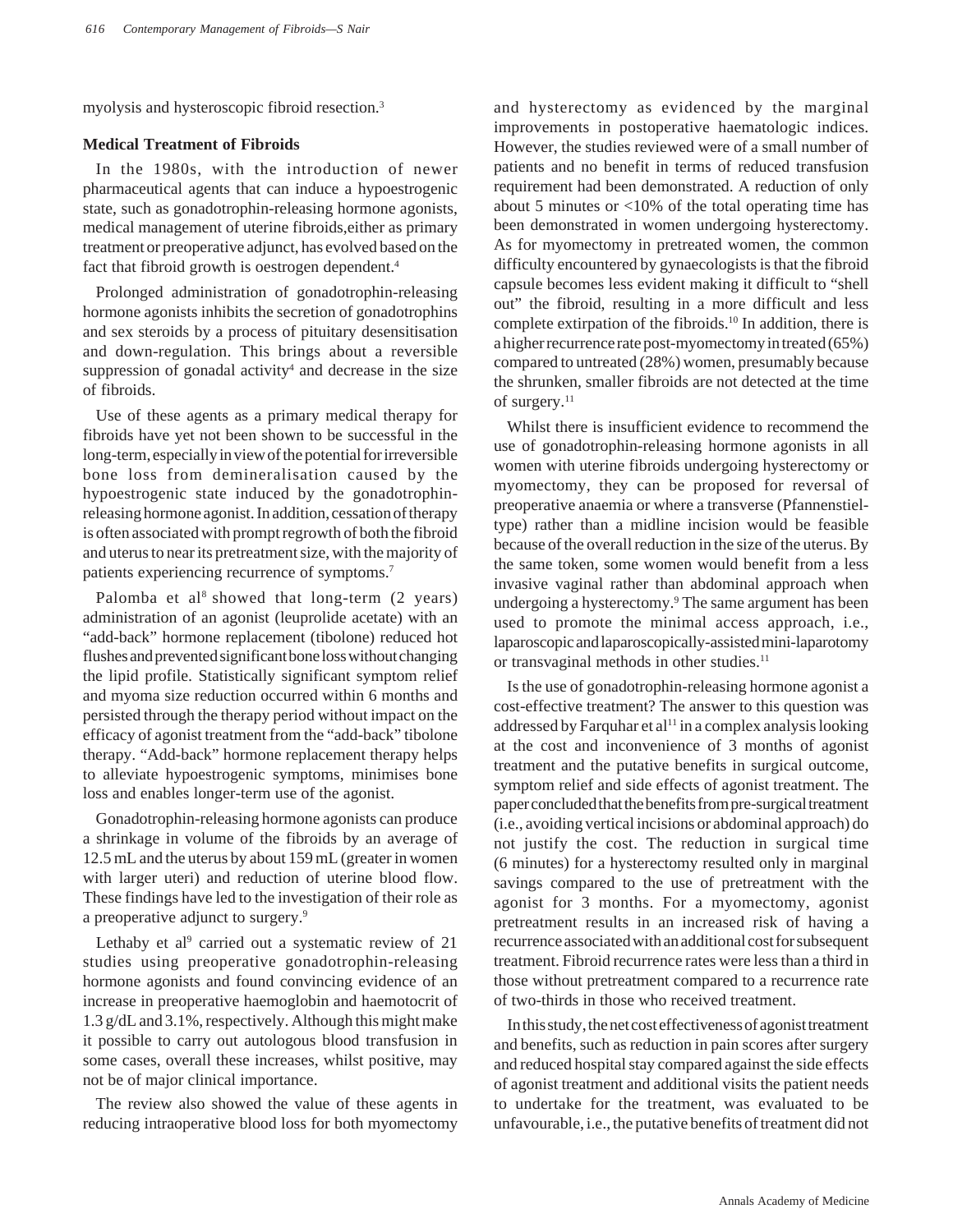justify the cost. Furthermore, a willingness-to-pay response was studied to provide evidence on the value women place on various outcomes. Even under a more favourable scenario, where the actual costs were assumed to be 50% less and the effectiveness twice as great, the total cost of a vaginal approach or a transverse incision outstrips the monetary value placed on the outcome by women compared to an abdominal vertical incision.

Overall, the medical treatment of fibroids with agonist has many criticisms. Although there is no question that the drug can reduce uterine volumes by 30% to 45%, it follows, however, that a reduction of the fibroid diameter of only 7% to 15% is required to shrink the volume by 30% to 40% using the formula for volume of a sphere. Furthermore, normal myometrium contributes more to that shrinkage than the fibroid.<sup>12</sup>

### **Embolisation of Uterine Fibroids**

The fluoroscopic, transcatheter occlusion of specific blood vessels, particularly arteries that supply an organ or tumour, in order to reduce its vascularity and secure complete haemostasis is not an entirely new concept. It has been successfully used by interventional radiologists to embolise the uterine arteries to arrest postpartum haemorrhage, operative haemorrhage, bleeding in trophoblastic disease and cancers and to occlude arteriovenous malformations. Ravina et al<sup>13</sup> reported the first use of uterine artery embolisation as a preoperative measure to decrease blood flow to the fibroids in order to lessen the blood loss during myomectomy. Since then, more than 5,000 procedures have been performed.<sup>14</sup>

Thus, although relatively new, transcatheter uterine artery embolisation is becoming popular because it is an alternative to surgery. Due to the tortuosity of the uterine artery, angiographic transcutaneous placement of the catheter, to discharge particles of polyvinyl alcohol (PVA) of 300 to 500 µm, is at a point past the major branches supplying other vital structures, i.e., the superior gluteal and aberrant branches feeding the ovaries. The particles are injected in boluses until blood flow in the vessels cease. The procedure is repeated by withdrawing the catheter from the uterine artery complex and passed over the aortic bifurcation into the opposite side.<sup>14</sup>

The efficacy of this procedure, in terms of fibroid size and uterine volume shrinkage, has been significant, varying from  $40\%$  to  $69\%$ .<sup>14</sup> If no shrinkage is seen, then adenomyosis or sarcomatous change must be investigated. There is a reported 80% improvement in menorrhagia and bulk-related symptoms.14

Although some procedures have been carried out in women of child-bearing age, it is best discouraged because the outcome of pregnancy following this procedure is as yet

not established; in particular, its impact on fertility, fetal growth and uterine integrity.14

Complications of uterine artery embolisation include unsuccessful or unilateral cannulation with resultant poorer clinical benefit – vessel spasm with premature thrombosis and anatomical distortion being the usual reasons.15 The impact of the radiation on the ovaries [the total dose of radiation is 5 to 10 times that of a pelvic computed tomography (CT) scan] is also of concern.<sup>16</sup> Vascular injuries, such as perforation or dissection of the uterine artery orifice, have been reported. Fibroid expulsions are common with submucous or pedunculated intracavitary fibroids – prior hysteroscopic resection can avert this complication.15 Severe pain can arise from the ischaemia and can be minimised by using larger particles and potent analgesia.15

Amenorrhoea and ovarian compromise reported in 6 out of 81 patients<sup>15</sup> can be catastrophic, as is unintended hysterectomy from post-embolisation sepsis from necrosis of a large mass of tissue especially in women of child-bearing age.14

Thus, uterine artery embolisation, which promises high patient satisfaction, may be associated with serious complications that could result in a hysterectomy – a complication that may be higher than that following abdominal myomectomy.16

## **Cryomyolysis or Cryoablation of Myomata**

This is a recent method of conservative therapy where, using magnetic resonance (MR) imaging guidance, transabdominal cryoprobes were placed into the fibroids. Initial data showed improvement of symptoms and an average 66% uterine volume reduction.<sup>17</sup> However, this treatment is too preliminary to be adopted as a standard therapy.

## **Surgical Management of Uterine Fibroids**

Surgery has been the mainstay of treatment for symptomatic uterine fibroids, the definitive procedure being the hysterectomy. For women of child-bearing age, the conservative, organ-preserving myomectomy may be performed.

## **Hysterectomy**

The most common major gynaecological procedure in the world is the hysterectomy, fibroids being the commonest indication.18 Both the abdominal and vaginal approaches have prevailed for decades but a new method, the laparoscopic approach, first described in 1989,<sup>19</sup> has raised questions about the most suitable type of procedure. A fairly recent prospective observational study of more than 10,000 hysterectomies performed in Finland<sup>20</sup> showed that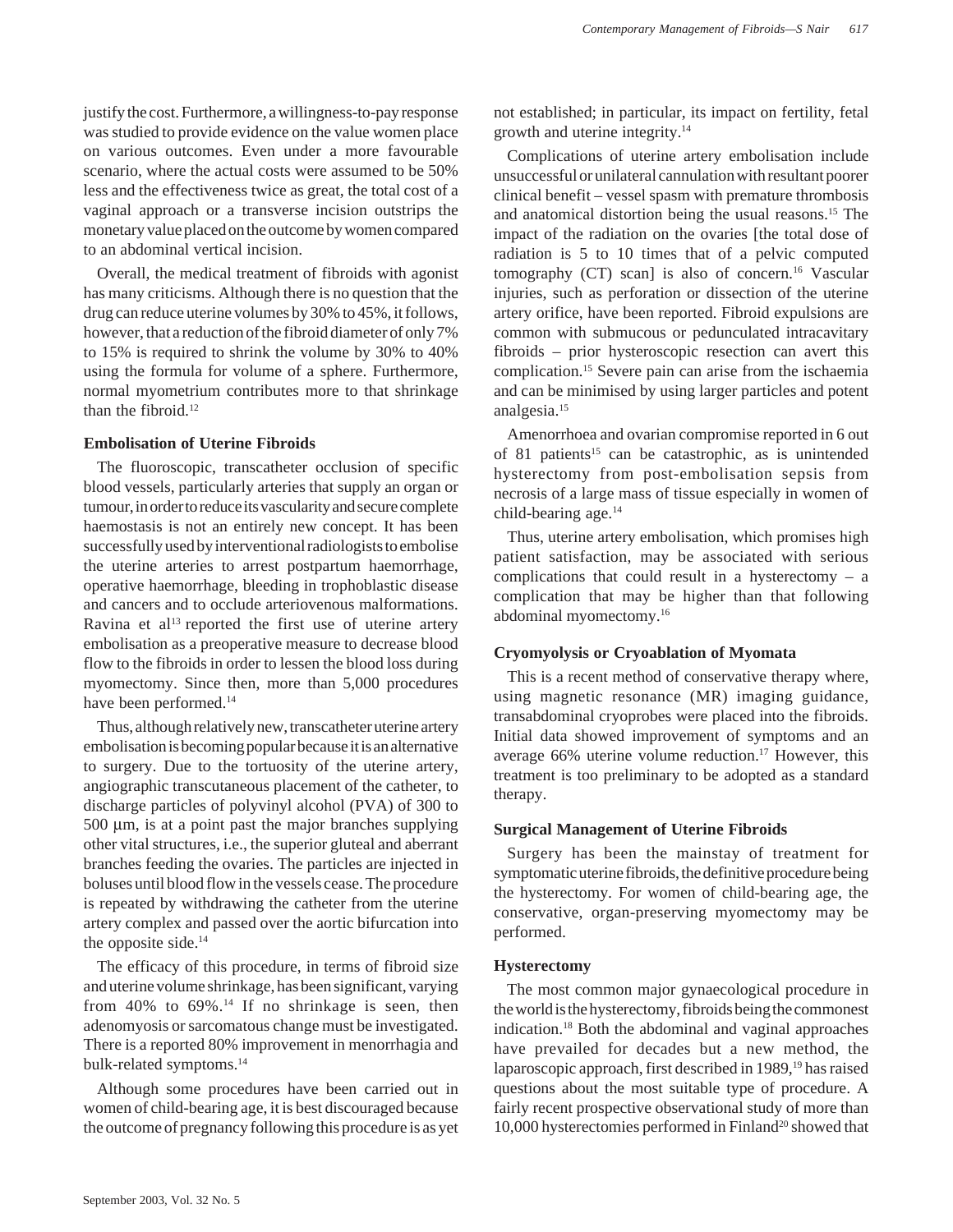the overall complication rate was 17.2% for abdominal, 23.3% for vaginal and 19% for the laparoscopic approach. Infection was the most common problem. In addition, a significant difference between the various routes was that, ureteric injury was more common in the laparoscopic than the vaginal route (incidence of ureteric injury for laparoscopic, abdominal, vaginal hysterectomy was 13.9, 0.4 and 0.2 per thousand, respectively).

Lumsden et al $^{21}$  carried out a randomised comparison between laparoscopic and abdominal hysterectomy which suggested that significant complications occurred in only 1% of the abdominal group, compared to 3% in the laparoscopic hysterectomy group. Minor complications occurred in 8% in laparoscopic and 14% in abdominal hysterectomy. However, as in other studies, complications were more likely when hysterectomy involved the removal of a fibroid uterus.

Nevertheless, hysterectomy is associated with high level of satisfaction, even when compared to endometrial ablation.16 This is especially so when the presenting symptom is that of menorrhagia. Hence, alternative treatments must achieve the same rate of "cure" of symptoms as a hysterectomy. Gynaecologists should therefore counsel their patients carefully, especially when they request a myomectomy with its inherent problems of recurrence and the significant operative morbidity of secondary myomectomy even when child-bearing was not an issue.

The prevailing view amongst many gynaecolgists is that for women, who no longer need to retain the uterus for child-bearing, there should not be the need for an alternative to hysterectomy. However, this must be tempered by the preferences of women who, having completed their families, are psychologically unprepared to lose their uteri. The psychological effect on a woman's concept of her femininity and sexuality must be duly addressed along with a meticulous discussion of the morbidity of a myomectomy in comparison to a hysterectomy. Herein lies the dilemma, faced by patients and their gynaecologists, as to the best way to alleviate symptoms troubling them, without replacing them by concerns and difficulties relating to womanhood and sexuality. The debate still prevails regarding the place of subtotal and total hysterectomy if one believes that the cervix and its preservation are important in sexual function. The subtotal hysterectomy has had a "rebirth" with the advent of the laparoscopic approach, with the putative benefits being preservation of sexual function and the decreased risk of ureteric and bladder injury.20

### **Myomectomy**

Myomectomy is the appropriate operation for women who plan to have pregnancies or for those who want to retain their uterus for other reasons. As such, any decision

to perform this procedure must be evaluated with the following issues in mind.

- (i) Should the fibroids be removed at all?
- (ii) Are there less invasive alternatives?
- (iii) What is the impact of myomectomy on fertility, especially in view of the fact that it is a very adhesiogenic procedure?
- (iv) Is there therefore any benefit in the extirpation of myomata in improving the potential for conception?
- (v) How often would there be a need for additional procedures, i.e., a secondary myomectomy with increased operative morbidity and unfavourable impact on overall fertility or subsequent hysterectomy?
- (vi) The concern over the integrity of repair of the uterine myomectomy defect, especially with the advent of the laparoscopic approach and the reports of uterine dehiscence during pregnancy after laparoscopic myomectomy resulting in catastrophic fetal sequelae.
- (vii) Decisions relating to the best approach with respect to expeditious and safe surgery.

Myomectomy as a surgical procedure is not new. Washington Atlee described the abdominal removal of a pedunculated subserous fibroid in 1844, at a time when surgery generally involved the ligature, transection and exteriorisation of pedicles.<sup>22</sup> As to the modern operation of myomectomy, characterised by enucleation of these tumours embedded in the uterine wall, this was first described by William Alexander in 1893 but the procedure was plagued by problems of haemorrhage and sepsis. It regained popularity only after being championed during the 1920s by Bonney<sup>23</sup> in England and Kelly, Noble, Mayo and Rubin in the United States.22

The classic description of the myomectomy operation that has stood the test of time to this day is that by Victor Bonney published in 1946.<sup>24</sup> Having reported nearly 800 cases, Bonney had high regard for reconstructive surgery, preserving the reproductive function of young women, desirous of future child-bearing and with large uterine fibroids, rather than having to succumb to the more radical hysterectomy.<sup>24</sup>

Changes in societal norms have seen an increasing need to conserve the uterus and reproductive potential in women who have delayed child-bearing, resulting in an increased prevalence of gynaecological conditions, such as uterine fibroids, endometriosis and ovarian disorders. Hence, the present day gynaecologist is faced with frequent instances when, women with uterine fibroids present with or without symptoms, and the dilemma of whether treatment, if at all, should be offered.

Myomectomy as a surgical technique had remained relatively unchanged for many decades until recently. The advent of preoperative preparations, such as gonadotrophin-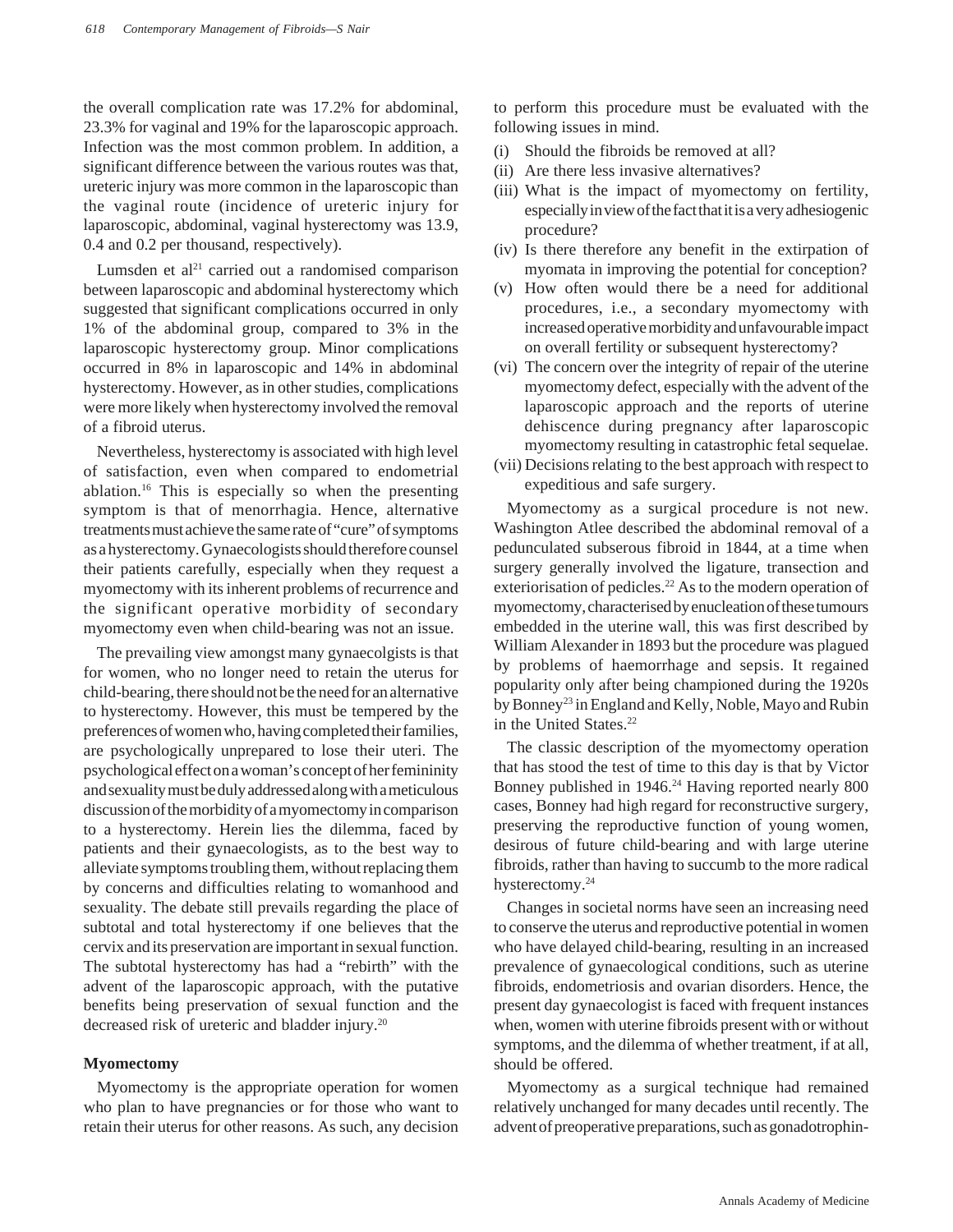| Study                           | Location<br>of fibroid | Size of<br>fibroid (cm) | Defect<br>sutured | Cavity<br>entered | Pregnancy<br>duration (weeks) |
|---------------------------------|------------------------|-------------------------|-------------------|-------------------|-------------------------------|
| Friedmann et al <sup>35</sup>   | Intramural             |                         | Not stated        | Yes               | 28                            |
| Mecke et al <sup>34</sup>       | Intramural             | Not stated              | Not stated        | Yes               | 30                            |
| Dubuisson et $al^{32}$          | Intramural             |                         | Yes               | No                | 32                            |
| Harris <sup>31</sup>            | Not stated             |                         | Yes               | Not stated        | 34                            |
| Pelosi and Pelosi <sup>33</sup> | <b>Subserous</b>       |                         | N <sub>o</sub>    | No                | 33                            |

### TABLE I: UTERINE RUPTURE AFTER LAPAROSCOPIC MYOMECTOMY

\* all cases occurred before onset of labour

\* all cases resulted in live births except 33 which resulted in a still birth

releasing hormone agonist and uterine artery embolisation, had modified the technique as discussed before. However, more revolutionary was the introduction of the minimal access laparoscopic approach, made possible by advances in laparoscopic instrumentation and minutiarisation of the charged-coupler device, single-chip and now three-chip, cameras providing high-resolution images.

The laparoscopic approach lends the myomectomy operation the advantages of small minimal access incisions, reducing the need for analgesia, increasing post-surgical comfort and shortened hospitalisation. It also enables the gynaecological surgeon to survey the entire abdomen for concomitant pathology. The potential for reduction of *de novo* adhesion formation<sup>25</sup> has been considered an advantage of laparoscopic surgery. However, poor tissue handling and haemostasis due to inadequacies in skill and instrumentation or poor case selection can quite easily translate this advantage to a major handicap.22

Yet another disadvantage of the wholly laparoscopic approach is the laborious and time-consuming process of tissue extirpation of multiple, large fibroids. Hence, it is generally recommended that the situation best suited for a laparoscopic myomectomy is one where there is 1 large (up to 8 cm) fibroid or no more than 4 fibroids. When the surgeons are sufficiently experienced technically and select appropriate cases, this technique does not involve a greater risk of perioperative complications.26

In order to attain a sound knowledge of the various surgical techniques of myomectomy, the reader is referred to descriptions of the open myomectomy by Buttram et al;<sup>27</sup> laparoscopic myomectomy by Miller et al;28 and to overcome some of the above-mentioned problems of the totally laparoscopic approach, the laparoscopically-assisted minilaparotomy technique of Nezhat et al;<sup>29</sup> Tulandi et al;<sup>30</sup> and the laparovaginal approach of Nair. $22$ 

### **Debates and Controversies**

### *Obstetric Quality of Laparoscopic Myomectomy Scars*

At a glance (Table I), it might appear that because at least 5 instances of uterine rupture during pregnancy have been reported $31-35$  in the short period that laparoscopic

myomectomy had been performed, it is at present a procedure that leaves behind insecure uterine scars.

Dubuisson<sup>26</sup> contends that the risk of rupture after laparoscopic myomectomy is probably small. The cases reported in Table I were done in isolation, without indication of the number of pregnancies occurring after the laparoscopic myomectomy. Furthermore, as is the case for any new technique, ruptures occurring after laparoscopic myomectomy may have been reported compared to those occurring after an "open" myomectomy or a Caesarean section.<sup>26</sup>

The incidence of uterine rupture in a reputable institution, known for its surgeons' skill in laparoscopic surgery, was reported as  $1\%$  (95% CI 0-5.5) amongst 100 deliveries.<sup>32</sup> Dubuisson<sup>26</sup> reported that data on pregnancies after laparoscopic myomectomy in 8 other teams<sup>28,36-43</sup> did not show any uterine rupture (Table II). Hence, if all the studies are considered, it appears that laparoscopic myomectomy is associated with an overall rate of 0.5% of uterine rupture (Table II).

Although many old and more recent studies have attested to the good reputation of myomectomy via a laparotomy, 44,45 some of the largest series are outdated and the rate of cases lost to follow-up is not specified. Uterine ruptures after myomectomy via a laparotomy is, however, not unheard of and these have been reported regularly in the literature.<sup>46-49</sup>

TABLE II: OBSTETRIC OUTCOME AFTER LAPAROSCOPIC **MYOMECTOMY** 

| Study                                | No. of<br>pregnancies | No. of<br>deliveries | No. of ruptures<br>(% ) |
|--------------------------------------|-----------------------|----------------------|-------------------------|
| Hasson et $al^{37}$                  | 15                    | 11                   |                         |
| Reich et $al^{38}$                   | 14                    | 11                   |                         |
| Darai et al <sup>39</sup>            | 19                    | 11                   |                         |
| Miller et $al^{28}$                  | 30                    | 26                   |                         |
| Stringer and Strassner <sup>40</sup> | 5                     | 3                    |                         |
| Seinera et al <sup>41</sup>          | 5                     | 5                    |                         |
| Nezhat et $al42$                     | 42                    | 30                   |                         |
| Ribeiro et al $43$                   | 18                    | 14                   |                         |
| Dubuisson et $a^{36}$                | 145                   | 100                  | 1(1)                    |
| Total                                | 293                   | 211                  | 1(0.5)                  |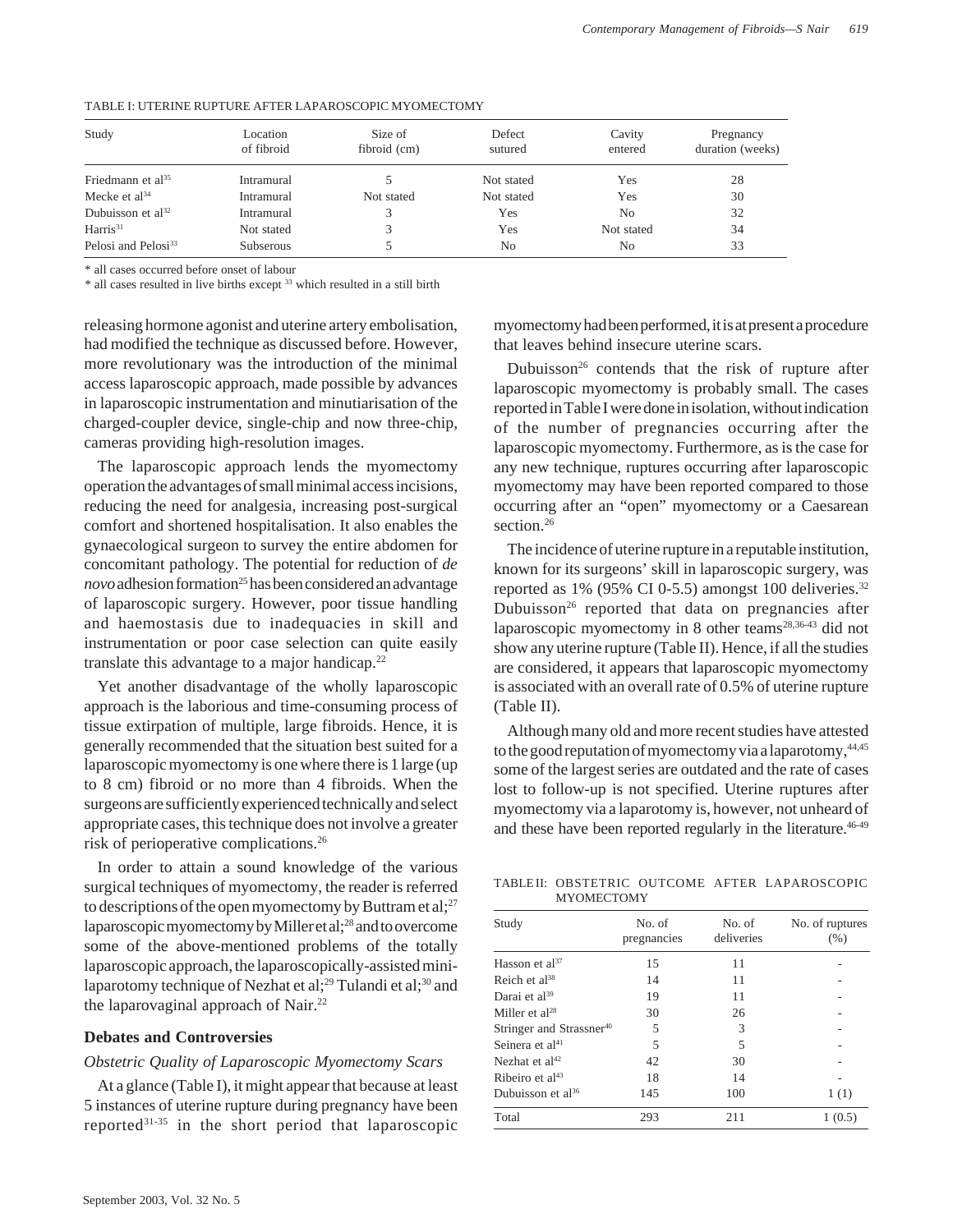A retrospective study of patients in a large maternity hospital showed a rate of rupture, observed during labour after myomectomy, as being  $4.4\%$ !<sup>50</sup> However, the only definitive way to answer the question as to whether laparoscopic myomectomy when performed by experienced surgeons, adhering to the above-mentioned principles, can ensure a safe obstetric outcome, is to perform a large comparative trial.

## **Recurrence after Laparoscopic Myomectomy**

Pretreatment with gonadotrophin-releasing hormones agonists can shrink fibroids to a size that escapes detection during myomectomy. The problem is further compounded by the inability to palpate the myometrium thoroughly during laparoscopic myomectomy, resulting in a cumulative recurrence rate of about  $51\%$  at 5 years,<sup>51</sup> higher than that observed in a laparotomy (20%).<sup>52</sup>

## **Post-myomectomy Adhesions: Laparoscopic versus Laparotomy**

Bulletti et al<sup>53</sup> demonstrated that laparoscopy as an approach to myomectomy was associated with a lower degree of postoperative adhesions, both in extent in a patient and in the proportion of patients with adhesions. This study were controlled for size, location and type of fibroids.

When there has been systematic, second-look laparoscopic documentation of adhesions postmyomectomy via the laparoscopic and laparotomy approach, once again laparoscopy (51.1%) was associated with lower adhesions compared to laparotomy (89.6%). Nevertheless, although the differences could be influenced by factors such as size and number of fibroids, it is very likely that, laparoscopy, which respects the principles of microsurgery and has been shown in other types of surgery

to reduce postoperative adhesions, affords this same very crucial benefit to myomectomy, particularly important in women who need to preserve their reproductive potential.<sup>26</sup>

Aside from surgical measures, adhesion barriers have been used to prevent postoperative adhesions. These include Interceed, Intergel, Preclude membrane and Seprafilm which have been shown to reduce adhesion scores, but have not been proven to, consistently and uniformly, prevent postoperative adhesion formation.54

## **Fibroids and Infertility: Recent Reviews**

The impact of uterine fibroids on fertility remains questionable. However, when fibroids are distorting the cavity or are endocavitary, there is sufficient evidence to suggest impairment of implantation rates and pregnancy rates. Pritts,<sup>55</sup> in a systematic review of 11 studies, showed that women with submucous fibroids had lower pregnancy and implantation rates (Table III) than infertile controls. However, the subgroup analysis of the data failed to show any effect on fertility of fibroids that did not have a submucous component.

If all fibroid locations were considered together, then the impact of myomectomy was inconclusive. When women with submucous fibroids were considered separately, the pregnancy rates after myomectomy compared with infertile controls was increased (RR 1.72; 95% CI, 1.13-2.58) and delivery rates post-myomectomy became equivalent to infertile women without fibroids (RR 0.98; 95% CI, 0.45- 2.41). Therefore, Pritts' evaluation of the data suggested that only those fibroids with a submucosal or an intracavitary component were associated with decreased reproductive outcome, and that hysteroscopic myomectomy is of distinct benefit.

Hysteroscopic myomectomy is indeed a major advance made possible by technology borrowed from

| Fibroid location                                              | Pregnancy<br>RR (95% CI) | Implantation<br>RR (95% CI) | Delivery<br>RR (95% CI) |  |  |  |
|---------------------------------------------------------------|--------------------------|-----------------------------|-------------------------|--|--|--|
| Subserosal:<br>intramural and/or submucosa                    | $1.02(0.89-1.17)$        | $0.75(0.63-0.89)$           | $0.83(0.68-1.01)$       |  |  |  |
| Subserosal; intramural or both,<br>no intracavitary component | $0.96(0.82-1.12)$        | $0.86(0.73-1.02)$           | $0.98(0.80-1.19)$       |  |  |  |
| Only subserosal                                               | $1.11(0.60-1.72)$        |                             | $1.09(0.58-1.86)$       |  |  |  |
| Only intramural                                               | $0.94(0.73-1.2)$         | $0.81(0.60-1.09)$           | $1.01(0.73-1.34)$       |  |  |  |
| Submucosal and abnormal<br>endometrial cavity                 | $0.32(0.13-0.7)$         | $0.28(0.10-0.72)$           | -                       |  |  |  |

TABLE III: EFFECTS OF FIBROIDS ON FERTILITY AND PREGNANCY OUTCOME\*

RR: relative risk; CI: confidence interval

\* A systematic literature review, comparing infertile women with and without fibroids by Pritts EA55

For fibroids without submucous component, subgroup analysis showed no effect on fertility; if it is present, there is a significant fall in pregnancy and implantation rates.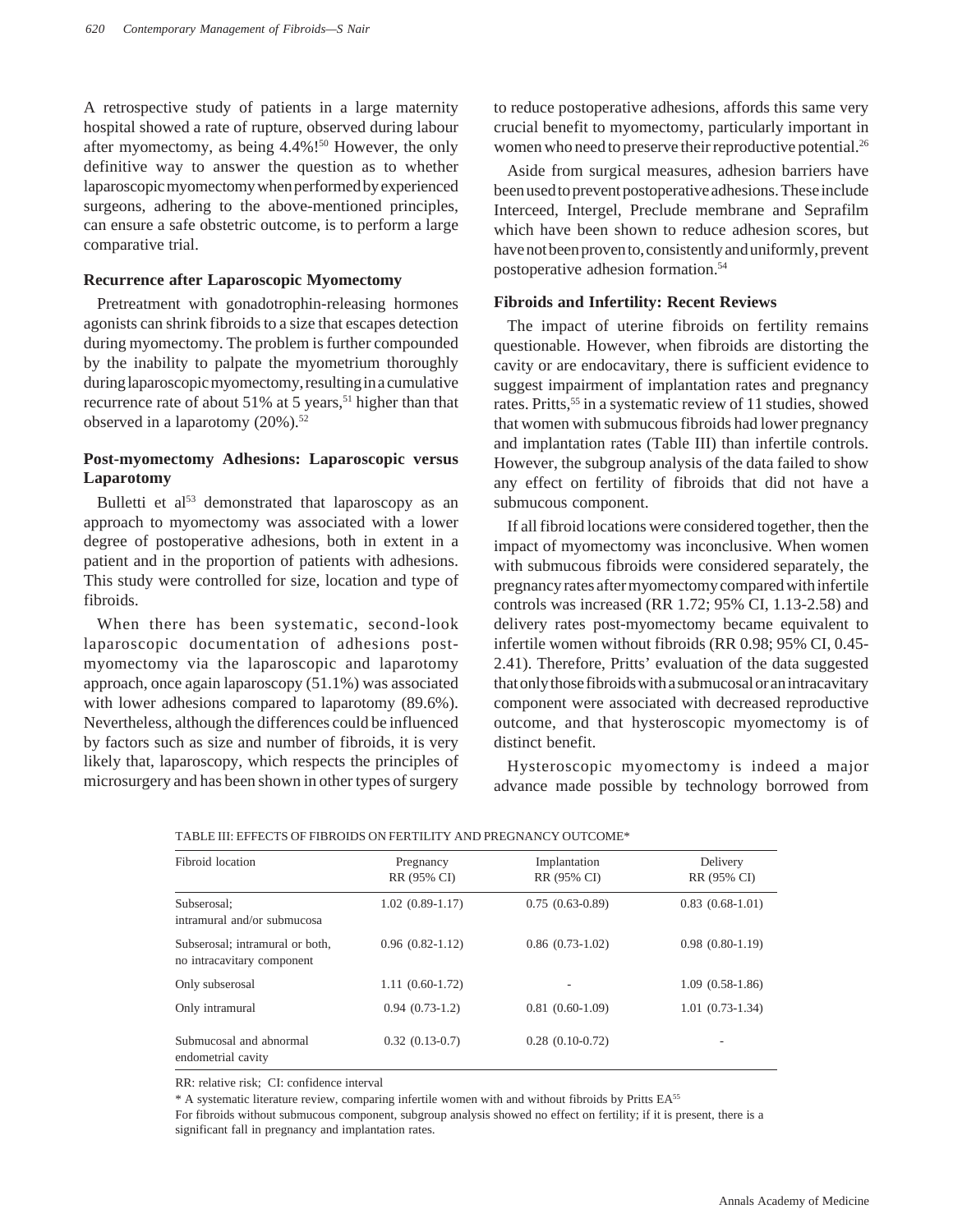transurethral electrosurgical loop resection of the prostate, which has a more than 30-year history. It is not only excellent in correction of menorrhagia which is a frequent presentation in women with submucous fibroids, but it is also organ-preserving in that the fibroid can be extirpated transcervically via operative hysteroscopy. A review of 7 studies on the outcome of hysteroscopic myomectomy showed that, a conception rate of 55% and a live birth rate of 80%, similar to those of myomectomy via laparotomy, are attainable.56

When fertility is not an issue, the use of the intrauterine levonorgestral contraceptive device has shown a reduction in menstrual blood loss and also a reduction in the size of the fibroids.57 However, these studies involved small numbers of patients with short follow-up duration. Nevertheless, the levonorgestral intrauterine contraceptive device (Mirena) appears to be promising in the non-invasive, non-surgical treatment of menorrhagia from uterine fibroids.58

With regards to the impact of fibroids in infertility, uncertainty is greater in the case of asymptomatic women with mostly intramural and subserous fibroids and otherwise unexplained infertility. The data available in this area are largely that on assisted conception and in-vitro fertilization. There have been 2 retrospective cohort studies $59,60$  and 1 retrospective matched-pairs study<sup>61</sup> that examined the impact of fibroids between women with and without fibroids (controls).

The pregnancy rate per embryo transfer for women with submucous, intramural and subserosal fibroids were 9%, 16% and 37%, respectively, compared to a 30% rate in controls. Again, the miscarriage rates showed a similar picture: submucous (40%); intramural (33%); subserosal (33%) and controls (16.4%), indicating that women with submucous and possibly intramural fibroids should have them removed prior to assisted conception. However, subserous fibroids are not likely to cause problems and hence the patient can be spared a myomectomy. There is a paucity of data on the impact of size and number of fibroids. However, Li and Bajekal<sup>56</sup> suggested that, if there is a significant reproductive history of recurrent miscarriages and fibroids in excess of 5 cm, then myomectomy might need to be considered.

To study the impact of abdominal myomectomy on infertility, Vercellini<sup>62</sup> reviewed 27 trials in the English literature. It appears that the efficacy of myomectomy in women with otherwise unexplained infertility was reasonably good with two-thirds of women becoming pregnant within a year of surgery. This is higher than in couples with no demonstrable cause of infertility followed without treatment.

The presence of additional infertility factors reduced the pregnancy rate to approximately 20%. With regards to time taken from surgery to conception, survival analysis of 3 studies in this survey<sup>62</sup> showed cumulative pregnancy rates of 57% to 67% at 1 year and 63% at 5 years. The recurrence rate of fibroids was between 4% and 47%, with a reintervention rate for recurrent fibroids between 0 and 14%.

It was unclear, in this analysis, if the number, diameter and location of removed fibroids had a role in influencing the postoperative pregnancy rate. Nevertheless, to draw definitive conclusions on the effectiveness of this timehonoured conservative surgical procedure, a prospective, randomised, matched-pairs comparison with expectant therapy is required.

### **Conclusion**

In the contemporary management of fibroids, the gynaecologist of today is presented with a wide array of treatment modalities. What he can offer his patients depends largely on the setting of the practice, the skills of the gynaecologist and the cultural preferences of the patients.

In deliberating whether a treatment should be offered as opposed to expectant therapy, a thorough knowledge of the nature and efficacy of each therapy followed by a discussion of these options with the patient is mandatory

It is tempting to embrace novel and fashionable therapies, e.g., laparoscopic myomectomy, without appropriately appreciating its cost-effectiveness, clinical efficacy and long-term effects. Minimal access must not be misconstrued to mean minimally invasive as the surgical intervention can be fraught with irreversible impact on the health and fertility potential of the patient and complications that could have been averted if more traditional therapies were offered. Indications for surgery may get modified from the belief that surgery would be a less daunting experience because of small incisions. However, we must remember that the strategy for surgery should always be for the potential benefits of alleviation of symptoms, preservation and enhancement of fertility compared against risks of adhesions, synechiae, integrity of uterine scars and obstetric outcome and also the dangers of iatrogenic hysterectomy. The dictum we must all remember is, "primum, non nocere" – first, do no harm.

Research into the pathogenesis of fibroids and its growth would hopefully provide us with more efficacious, costeffective and non-invasive methods in the management of fibroids. Molecular biology, gene and stem cell research and manipulation of receptors and cellular physiology might eventually help arrest tumourigenesis of fibroids before it makes a clinical impact.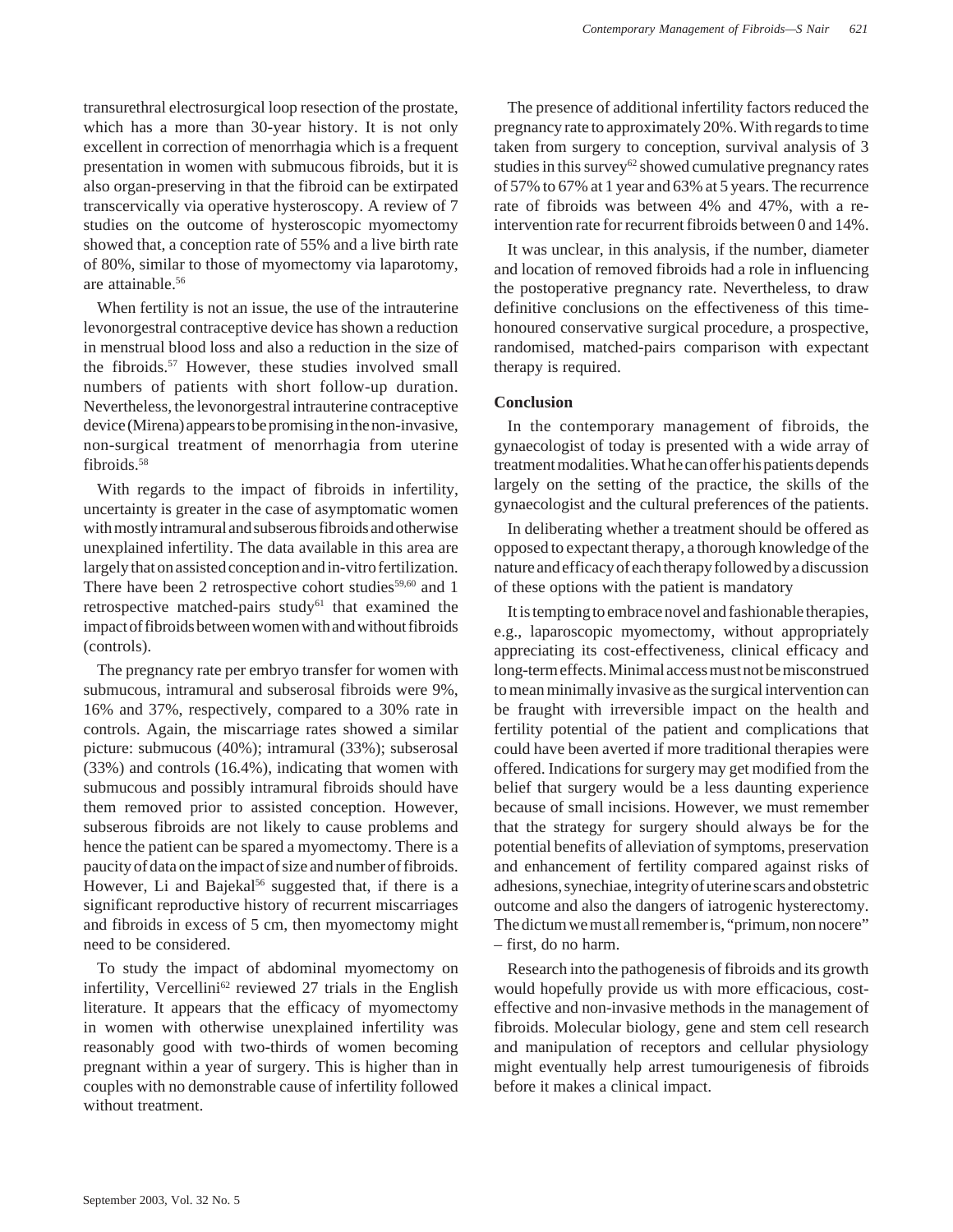#### **REFERENCES**

- 1. Zaloudek C, Norris H J. Mesenchymal tumours of the uterus. In: Kurman R J, editor. Blaustein's Pathology of the Female Genital Tract. 3rd ed. New York: Springer-Verlag, 1987:100-9.
- 2. Hunt J E, Wallach E E. Uterine factor in infertility: an overview. Clin Gynecol 1974; 17:44-64.
- 3. Dubuisson J B. Mini-symposium management of leioyomata. Hum Reprod Update 2000; 6(b):587.
- 4. Lumsden M A, West C P, Hawkins R A, Branley T A, Rumgay L, Baird D T. The binding of steroids to myometrium and leiomyomata (fibroids) in women treated with the gonadotrophin-releasing agonist, Zoladex (ICI 118630). J Endocrinol 1989; 121:389-96.
- 5. Wilson B A, Wang F, Rees E D. Estradiol and progesterone binding in uterine leiomyomata and in normal uterine tissues. Obstet Gynecol 1980; 55:20-7.
- 6. Kjerulff K, Guzinski G, Langenberg P. Uterine leiomyomas: racial differences in severity, symptoms and age at diagnosis. J Reprod Med 1996; 41:483-90.
- 7. Matta W H M, Shaw R W, Nye M. Long-term follow-up of patients with uterine fibroids after treatment with LHRH agonist buserelin. Br J Obstet Gynaecol 1989; 96:200-6.
- 8. Palomba S, Affinito P, Costantino D C, Bifulco G, Nappi C. Long-term administration of tibolone plus gonadotrophin-releasing hormone agonist for the treatment of uterine leiomyomas: effectiveness and effects on vasomotor symptoms, bone mass, and lipid profiles. Fertil Steril 1999; 72:889-95.
- 9. Lethaby A, Vollenhoven B, Sowter M. Efficacy of pre-operative gonadotrophin-releasing hormone anologues for women with uterine fibroids undergoing hysterectomy or myomectomy: a systematic review. Br J Obstet Gynaecol 2002; 109:1097-108.
- 10. Friedman A J, Rein M S, Harrison-Atlee D, Garfield J M, Doubilet P M. A randomized, placebo-controlled, double blind study evaluating leuprolide acetate depot treatment before myomectomy. Fertil Steril 1989; 52:728-33.
- 11. Farquhar C, Brown P M, Furness S. Cost-effectiveness of pre-operative gonadotrophin-releasing hormone analogues for women with uterine fibroids undergoing hysterectomy or mymectomy. Br J Obstet Gynecol 2002; 109:1273-80.
- 12. Kadar N. Atlas of Laparoscopic Surgery. 1<sup>st</sup> ed. Massachusetts: Blackwell Science, 1995:165-73.
- 13. Ravina J H, Bouret J M, Fried D. Value of preoperative embolization of uterine fibrous: report of a multicentre series of 31 cases. Contracept Fertil Sex 1995; 23:45-9.
- 14. Braude P, Reidy J, Nott V, Taylor A, Forman R. Embolization of uterine leiomyomata: current concepts in management. Hum Reprod Update 2000; 6:603-8.
- 15. Hutchins F L Jr, Worthington-Kirsch R L, Berkowitz R P. Selective uterine artery embolization as a primary treatment for symptomatic leiomyomata uteri. J Am Assoc Gynecol Laparosc 1999; 6:279-84.
- 16. Lumsden M A. Embolization versus myomectomy versus hysterectomy. Which is best, when? Hum Reprod 2002; 17:253-9.
- 17. Cowan B D, Sewell P E, Howard J C, Arriola R M, Robinette L G. Interventional magnetic resonance imaging cryotherapy of uterine fibroid tumors: preliminary observation. Am J Obstet Gynecol, 2002; 186: 1183-7.
- 18. Vessey M P, Villard-Mackintosh L, Macpherson K, Coulter A, Yeates D. The epidemiology of hysterectomy: findings in a large cohort study. Br J Obstet Gynaecol 1992; 99:402-7.
- 19. Reich H, Decaprio J, McGlynn F. Laparoscopic hysterectomy. J Gynecol Surg 1989; 5:213-6.
- 20. Makinen J, Johansson J, Tomas C, Tomas E, Heinonen P K, Laatikainen T, et al. Morbidity of 10,110 hysterectomies by type of approach. Hum Reprod 2001; 16:1473-8.
- 21. Lumsden M A, Twaddle S, Hawthorn A, Traynor I, Gilmore D, Daris J, et al. A randomized comparison and economic evaluation of laparoscopic assisted hysterectomy and abdominal hysterectomy. Br J Obstet Gynecol 2000; 107:1386-91.
- 22. Nair S. Laparovaginal approach to fibroids: laparoscopically-assisted vaginal myomectomy (LAVM) In: Sheth S, Sutton C, editors. Menorrhagia. 1st ed. Oxford: Isis Medical Media, 1999:329-50.
- 23. Bonney V. The technique and results of myomectomy. Lancet 1931; 220:171-3.
- 24. Bonney V. The technical minutiae of extended myomectomy and ovarian cystectomy. London: Hoeber, 1946.
- 25. Lundorff P, Hahlin M, Kallfelt B. Adhesion formation after laparoscopic surgery in tubal pregnancy: a randomized trial versus laparotomy. Fertil Steril 1991; 55:911-5.
- 26. Dubuisson J B, Fauconnier A, Babaki-Fard K, Chapron C. Laparoscopic

myomectomy: a current view. Hum Reprod Update 2000; 6:588-94.

- 27. Buttram V C, Reiter R. Uterine leiomyomata: etiology, symptomatology and management. Fertil Steril 1981; 36:433-45.
- 28. Miller C E, Johnston M, Rundell M. Laparoscopic myomectomy in the infertile woman. J Am Assoc Gynecol Laparosc 1996; 3:525-32.
- 29. Nezhat C, Nezhat F, Bess O. Laparoscopically assisted myomectomy: a report of a new technique in 57 cases. Int J Fertil Menopausal Stud 1994; 39:39-44.
- 30. Tulandi T, Youseff H. Laparoscopically assisted myomectomy of large uterine myomas. Gynaecol Endosc 1997; 6:105-8.
- Harris W J. Uterine dehiscence following laparoscopic myomectomy. Obstet Gynecol 1992; 80:545-6.
- 32. Dubuisson J B, Charet X, Chapron C. Uterine rupture during pregnancy after laparoscopic myomectomy. Hum Reprod 1995; 10:1475-7.
- 33. Pelosi M, Pelosi M A. Spontaneous uterine rupture and thirty-three weeks subsequent to previous superficial laparoscopic myomectomy. Am J Obstet Gynecol 1997; 177:1547-9.
- 34. Mecke H, Wallas F, Brocker A, Gertz HP. Pelviscopic myoma enucleation: technique, limits, complications [article in German]. Geburtsh Frauenheilk 1995; 55:374-9.
- 35. Friedmann W, Maier R F, Luttkus A, Schafer A P, Dudenhausen J W. A uterine rupture after laparoscopic myomectomy. Acta Obstet Gynecol Scand 1996; 75:683-4.
- 36. Dubuisson J B, Fauconnier A, Deffarges J V. Pregnancy outcome and deliveries following laparoscopic myomectomy. Hum Reprod 2000; 15:869-73.
- 37. Hasson H M, Rotman C, Rana N. Laparoscopic myomectomy. Obstet Gynecol 1992, 80:884-8.
- 38. Reich H. Laparoscopic myomectomy. Obstet Gynecol Clin North Am 1995; 22: 757-80.
- 39. Darai E, Deval B, Darles C, Benifla J L, Guglielmina J N, Madelenat P. Myomectomy: laparoscopy or laparotomy [article in French]. Contracept Fertil Sex 1996; 24:751-6.
- 40. Stringer N H, Strassner H T. Pregnancy in five patients after laparoscopic myomectomy with the harmonic scalpel. J Gynecol Surg 1996; 12: 129-33.
- 41. Seinera P, Arisio R, Decko A. Laparoscopic myomectomy: indications, surgical technique and complications. Hum Reprod 1997; 12:1927-30.
- 42. Nezhat C H, Nezhat F, Roemisch M. Pregnancy following laparoscopic myomectomy: preliminary results. Hum Reprod 1999; 14:1219-21.
- 43. Ribeiro S C, Reich H, Rosenberg J. Laparoscopic myomectomy and pregnancy outcome in infertile patients. Fertil Steril 1999; 71:571-4.
- 44. Brown J M, Malkasian G D, Symmonds R E. Abdominal myomectomy. Am J Obstet Gynecol 1967; 90:126-8.
- 45. Loeffler F E, Noble A D. Myomectomy at the Chelsea hospital for women. J Obstet Gynaecol Br Commoner 1970; 77:167-70.
- 46. Garnet J D. Uterine rupture during pregnancy. Obstet Gynecol 1964; 23:898-902.
- 47. Palerma G R, Friedmann E A. Rupture of the gravid uterus in the third trimester. Am J Obstet Gynecol 1996; 94:571-6.
- 48. Golan D, Aharoni A, Gonon R. Early spontaneous rupture of the post myomectomy gravid uterus. Int J Gynecol Obstet 1990; 31:167-70.
- 49. Ozeren M, Ulusoy M, Uyanik E. First-trimester spontaneous uterine rupture after traditional myomectomy: case report. Isr J Med Sci 1997; 33:752-3.
- 50. Roopnarinesingh S, Suratsingh J, Roopnarinesingh A. The obstetric outcome of patients with previous myomectomy or hysterotomy. West Ind Med J 1985; 34:59-62.
- 51. Nezhat F R, Roemisch M, Nezhat C H. Recurrence rate after laparoscopic myomectomy. J Am Assoc Gynecol Laparosc 1998; 5:237-40.
- 52. Candiani G B, Fedele L, Parazzini F. Risk of recurrence after myomectomy. J Obstet Gynaecol 1991; 98:385-9.
- 53. Bulletti C, Polli V, Negrini V. Adhesion formation after laparoscopic myomectomy. J Am Assoc Gynecol Laparosc 1996; 3:533-6.
- 54. di Zerega G S. Use of adhesion prevention barriers in pelvic reconstructive and gynecologic surgery. In: di Zerega G S, De Cherney A H, Diamond M P, et al, editors. Peritoneal Surgery. New York: Springer-Verlag, 2000:379-99.
- 55. Pritts E A. Fibroids and infertility: A systematic review of the evidence. Obstet Gynecol Surv 2001; 56:483-91.
- 56. Li T C, Bajekal N. Fibroids, infertility and pregnancy wastage. Hum Reprod Update 2000; 6:614-20.
- 57. Sirin I, Stern J. Health during prolonged use of Levonorgestrel 20 µ/d and the Copper T Cu 380 Ag intrauterine contraceptive device: a multicentre study. Fertil Steril 1994; 61:70-7.
- 58. Singer A, Ikomi A. Successful treatment of fibroids using intrauterine